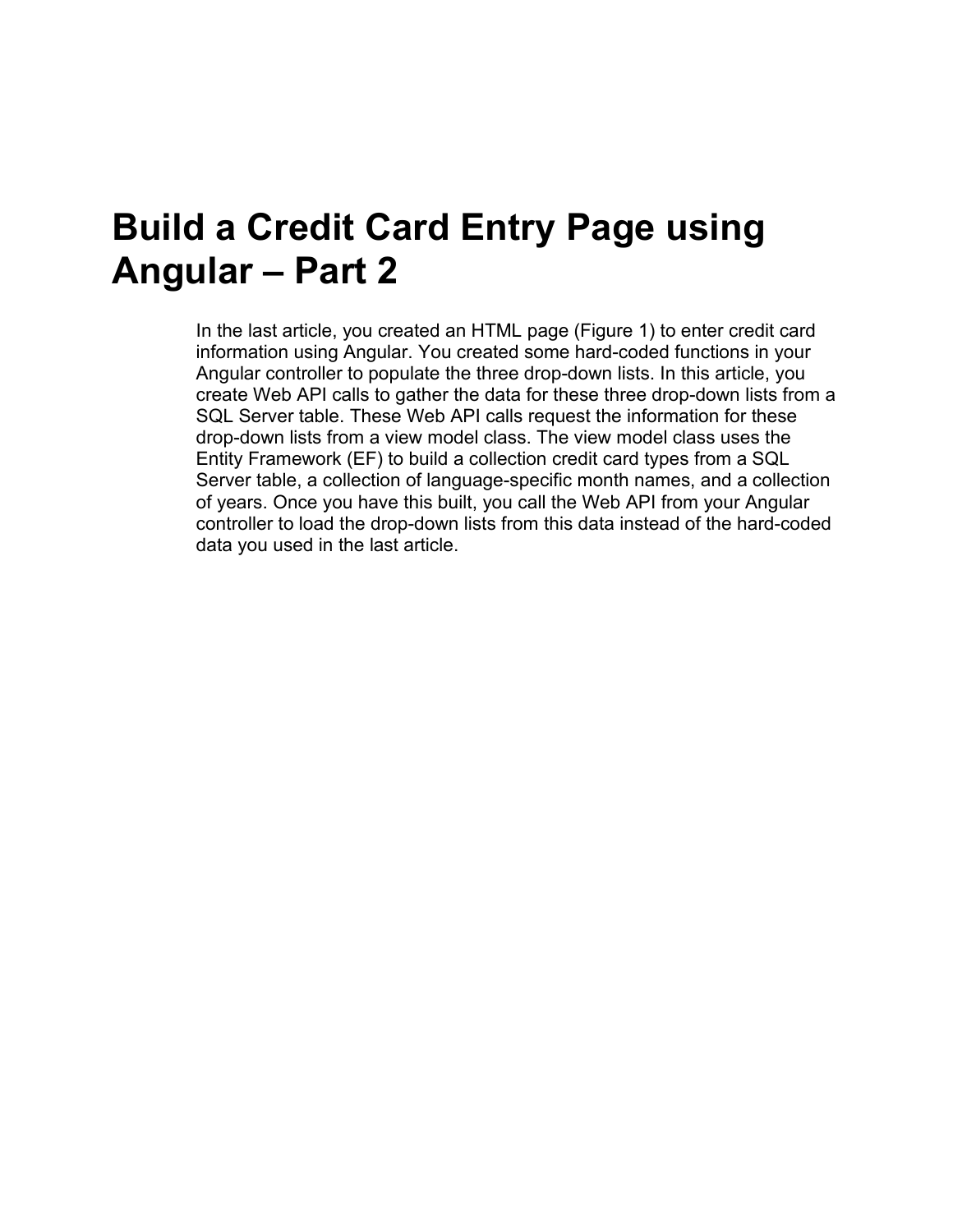| <b>Credit Card Information</b> |                                      |
|--------------------------------|--------------------------------------|
| <b>Select Credit Card Type</b> |                                      |
| $\checkmark$<br>Visa           |                                      |
| Name on Card                   |                                      |
| Name on Card                   |                                      |
| <b>Credit Card Number</b>      | <b>Security Code</b>                 |
| <b>Credit Card Number</b>      | Security Code                        |
| Exp. Month                     | Exp. Year                            |
| 12-December<br>$\checkmark$    | 2016<br>✓                            |
| <b>Billing Postal Code</b>     |                                      |
| <b>Billing Postal Code</b>     |                                      |
|                                |                                      |
|                                | <b>H</b> Save<br><sup>®</sup> Cancel |

Figure 1: The Credit Card data entry page

## <span id="page-1-0"></span>**Database Design**

There are two tables (shown in [Figure 2\)](#page-2-0) needed for the credit card page. The first table, named CreditCardType, holds the list of credit card types (Visa, MasterCard, etc.) to be loaded into the drop-down on the web page. The second table, named CreditCard, holds the credit card information entered by the user, and will be used in the next article.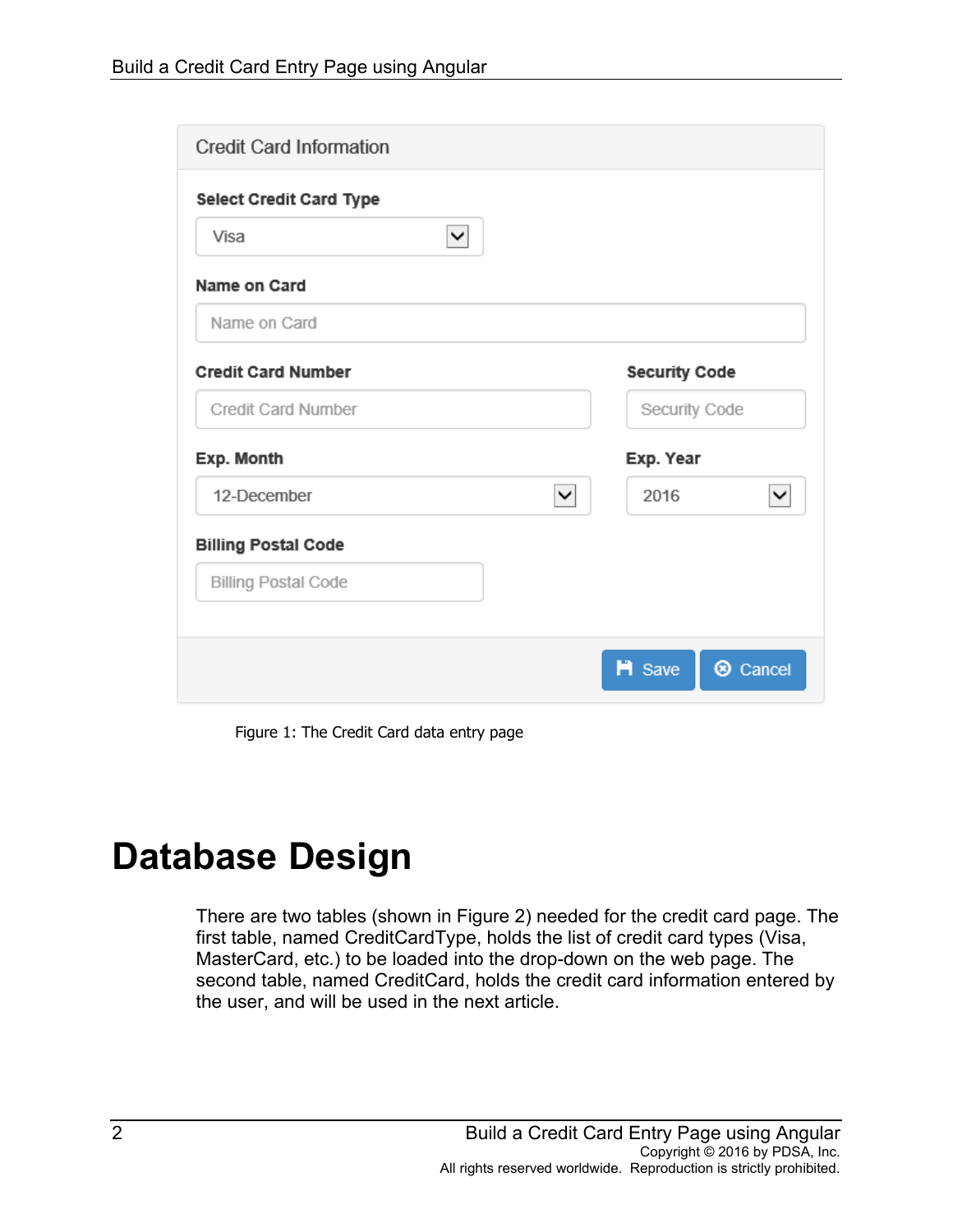

Figure 2: Two tables are needed for credit card information

<span id="page-2-0"></span>To create these two tables, open SQL Server Management Studio and select an existing, or create a new database. Open a query window in your new database and type in the following script to create the CreditCard and CreditCardType table.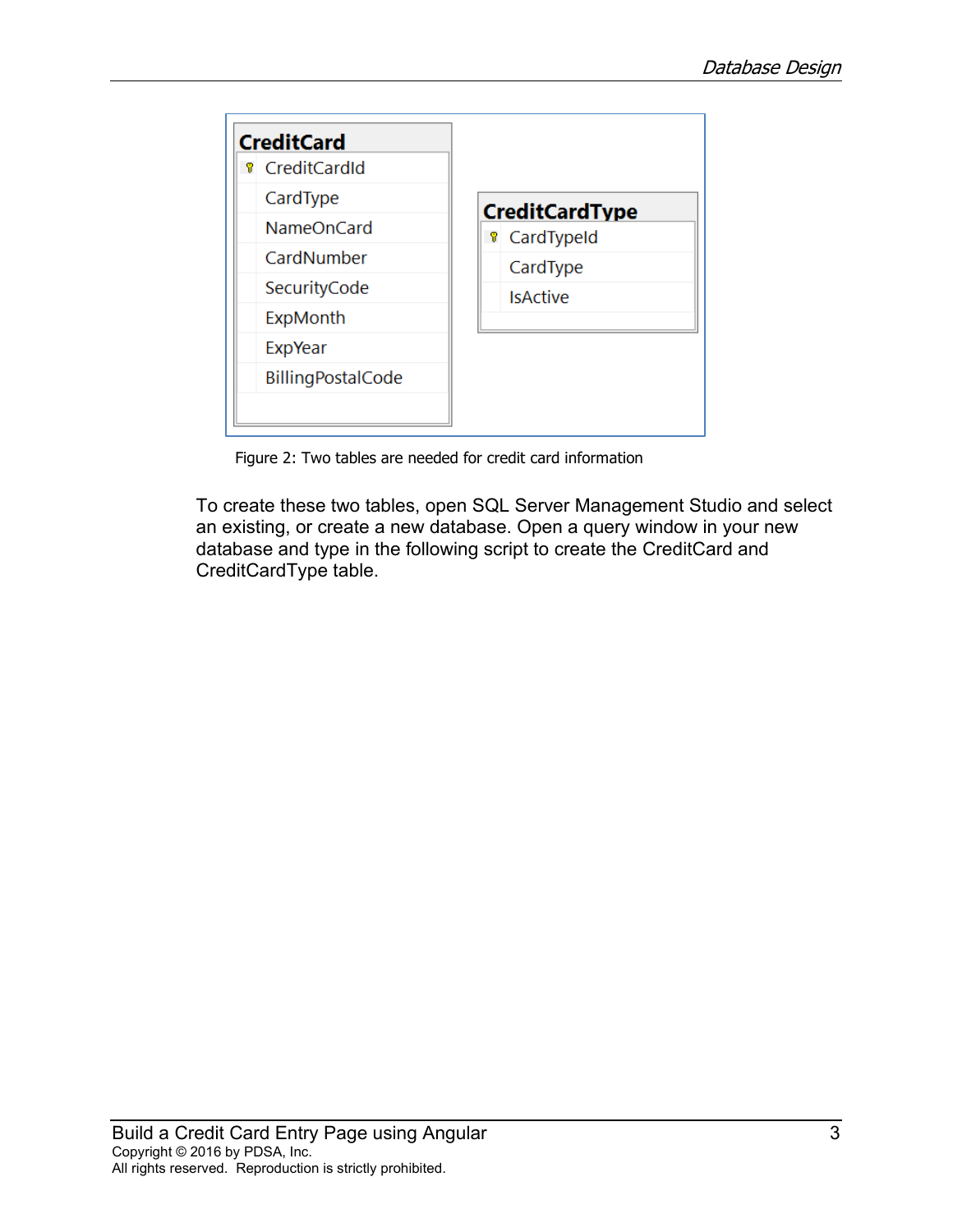```
CREATE TABLE CreditCard (
 CreditCardId uniqueidentifier NOT NULL 
    PRIMARY KEY NONCLUSTERED,
 CardType varchar(20) NOT NULL,
 NameOnCard varchar(100) NOT NULL,
 CardNumber varchar(25) NOT NULL,
 SecurityCode varchar(4) NOT NULL,
 ExpMonth smallint NOT NULL,
 ExpYear smallint NOT NULL,
 BillingPostalCode varchar(10) NOT NULL
);
CREATE TABLE CreditCardType (
 CardTypeId int IDENTITY(1,1) NOT NULL 
   PRIMARY KEY NONCLUSTERED,
 CardType varchar(20) NOT NULL,
 IsActive bit NOT NULL DEFAULT ((1)) 
);
INSERT CreditCardType (CardType)
      VALUES ('Visa');
INSERT CreditCardType (CardType) 
  VALUES ('Master Card');
INSERT CreditCardType (CardType) 
      VALUES ('American Express');
INSERT CreditCardType (CardType) 
   VALUES ('Discover');
INSERT CreditCardType (CardType) 
       VALUES ('Diners Club');
```
## **Add the Entity Framework**

I separate the classes for my data access into a separate DLL. This provides me with the ability to change my data access method later if I want. To do this, right mouse click on your solution and choose **Add | New Project** from the menu. Select Windows | Class Library from the list of templates. Set the Name to **DataLayer** and click the OK button. Delete the **Class1.cs** file from the project as this is not needed.

Right mouse click on the new DataLayer project and select **Add | New Item** from the menu. Select **Data | ADO.NET Entity Data Model** from the list of templates. Set the Name to **PTC** and click the Add button. Choose **Code First from Database** from the list. Create a new connection to the database that contains the CreditCard and CreditCardType tables you created earlier. Select both tables from the list and click the **Finish** button.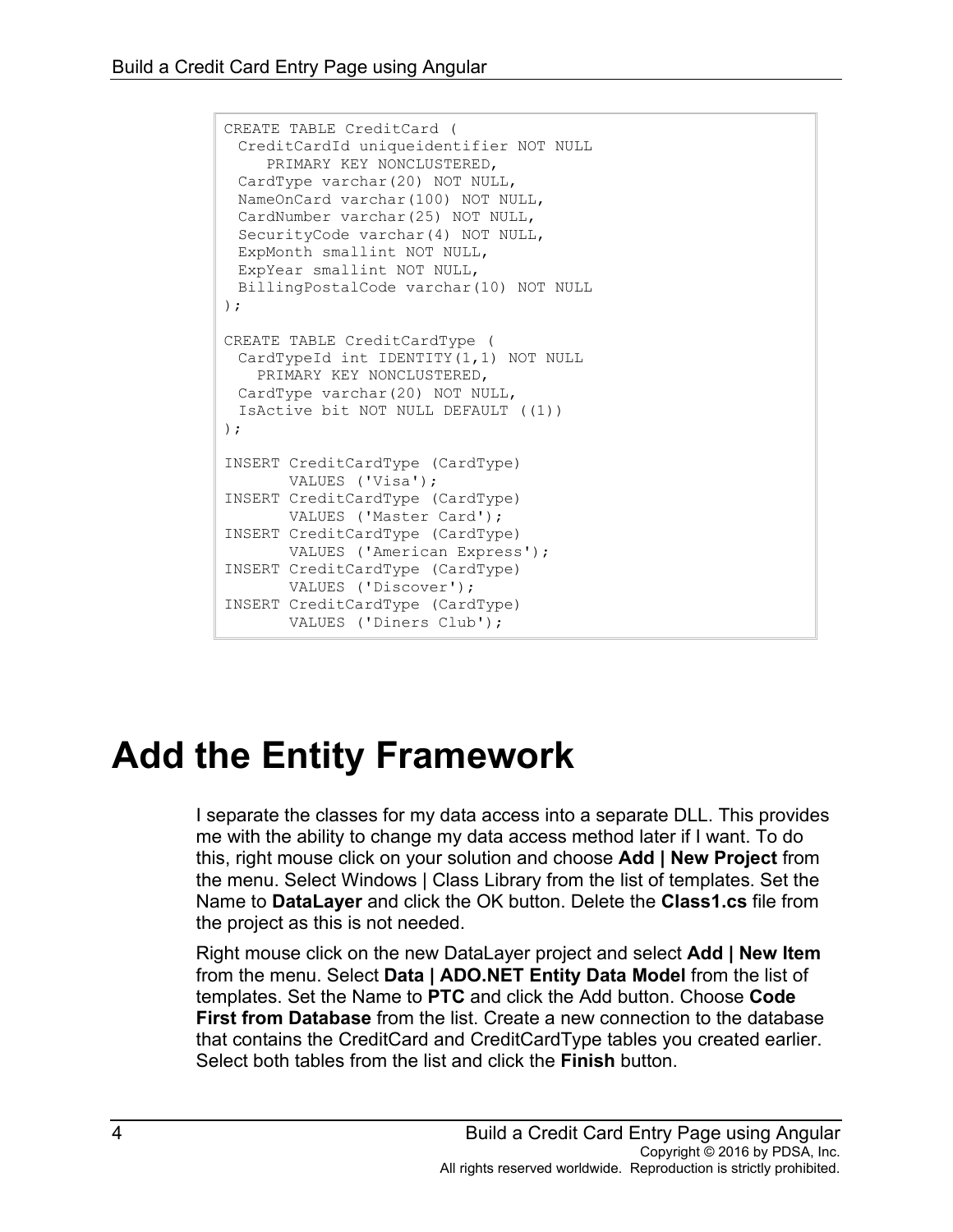After the generation is complete, you have three new classes in your class library project. An App.config file is also created with a <connectionString> element. Move the connection string from the App.config in this project into the Web.config file in your CreditCardEntry project. Open the App.config file and locate the <connectionStrings> element that looks like the following:

```
<connectionStrings>
 <add name="PTC"
     connectionString="data source=localhost;
          initial catalog=PTC;
          integrated security=True;
          MultipleActiveResultSets=True;
          App=EntityFramework"
     providerName="System.Data.SqlClient" />
</connectionStrings>
```
Cut this out of the App.config file, open the Web.config file in the CreditCardEntry project and paste this section into this config file. After you have moved the connection string, delete the App.config file from the DataLayer project. Your data layer is now complete and ready to be used.

## **Add a View Model**

Sticking with our theme of "separation of concerns", let's build a view model class to use as the intermediary between the Web API controller and the data access layer. It is a good practice to keep as little code as possible in the controller. By creating a view model class in a separate project it allows you to reuse all the business and data access logic in any other project.

Right mouse click on your CreditCardEntry solution and choose **Add | New Project** from the menu. Select Windows | Class Library from the list of templates. Set the Name to **ViewModelLayer** and click the OK button. Rename the **Class1.cs** file to **CreditCardViewModel**.cs. Answer yes when prompted if you wish to rename the class as well.

Right mouse click on the References folder and select **Add Reference** from the menu. Click on the **Projects | Solution** tab and check the **DataLayer** from the list of projects. Click the OK button to add the reference.

Since you are going to be using Entity Framework generated classes in your view model class you need to add some EF references to this project. Right mouse click on the ViewModelLayer project and select **Manage NuGet Packages** from the menu. Click on the browse tab and type in **Entity Framework** into the search text box and hit the Enter key. Locate the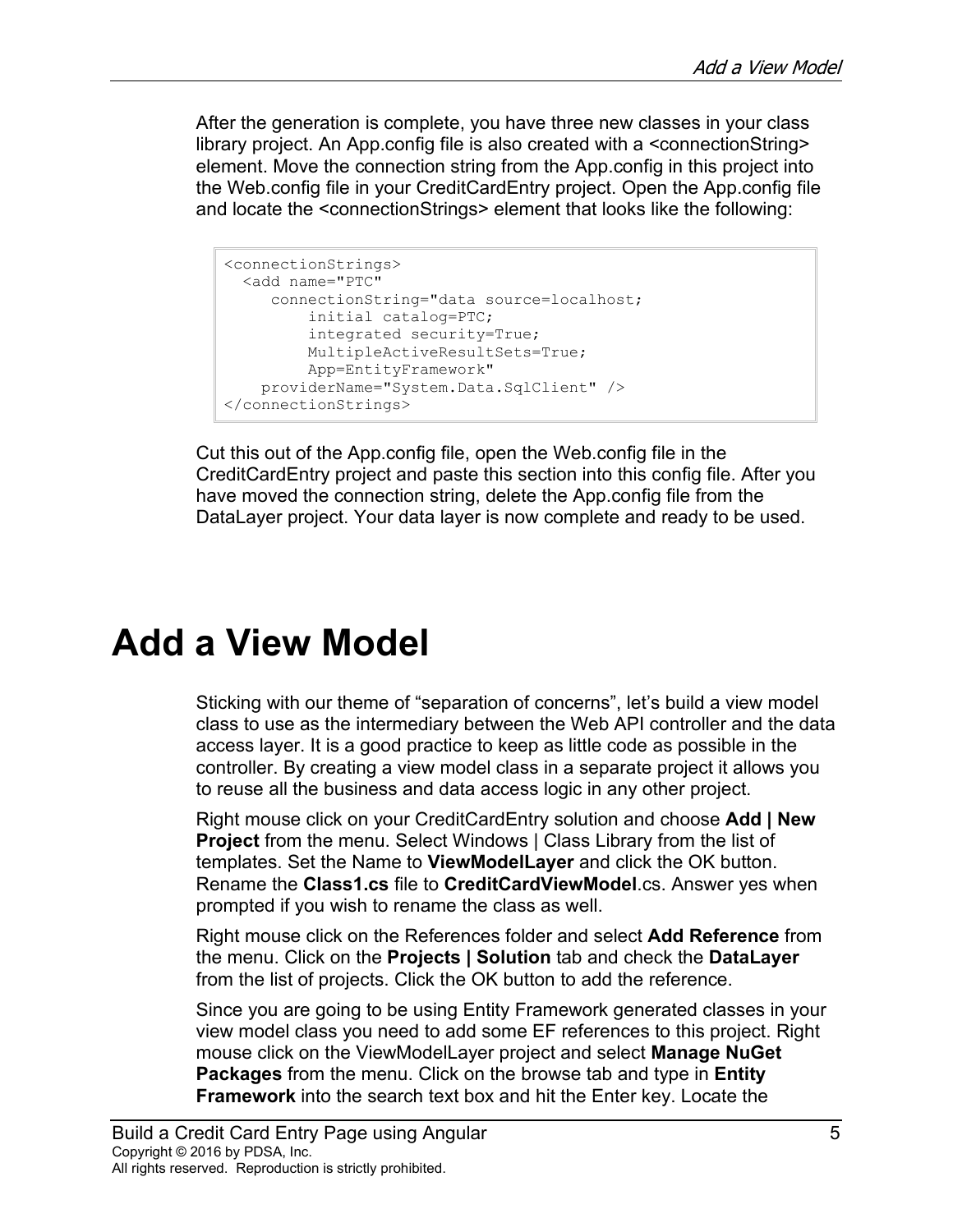**EntityFramework** by Microsoft and click on it. Click the Install button to add all of the appropriate references to the entity framework for this project.

#### **MonthInfo Class**

When loading the months into the drop-down list, you are going to need to know the month number as well as the month name. Create a class called **MonthInfo** in the ViewModelLayer project that you can place these two values into. A collection of these objects will be serialized and sent to Angular for loading into the drop-down.

```
public class MonthInfo
{
  public MonthInfo(short number, string name) {
   MonthNumber = number;
    MonthName = name;
  }
  public short MonthNumber { get; set; }
  public string MonthName { get; set; }
}
```
#### **Add using Statements**

The CreditCardViewModel class is going to call the CreditCardType class to retrieve the various credit card types to display. This class will retrieve validation error messages from your EF generated classes and generate a list of month names based on the user's current browser language. With all of this functionality, and a few others, it will be necessary to add the following list of using statements at the top of the CreditCardViewModel file.

```
using DataLayer;
using System;
using System.Collections.Generic;
using System.Data.Entity.Validation;
using System.Globalization;
using System.Linq;
```
#### **Create Properties for View Model**

Like any view model class, a set of properties are needed to hold the state of the object. Add the following properties to the CreditCardViewModel class.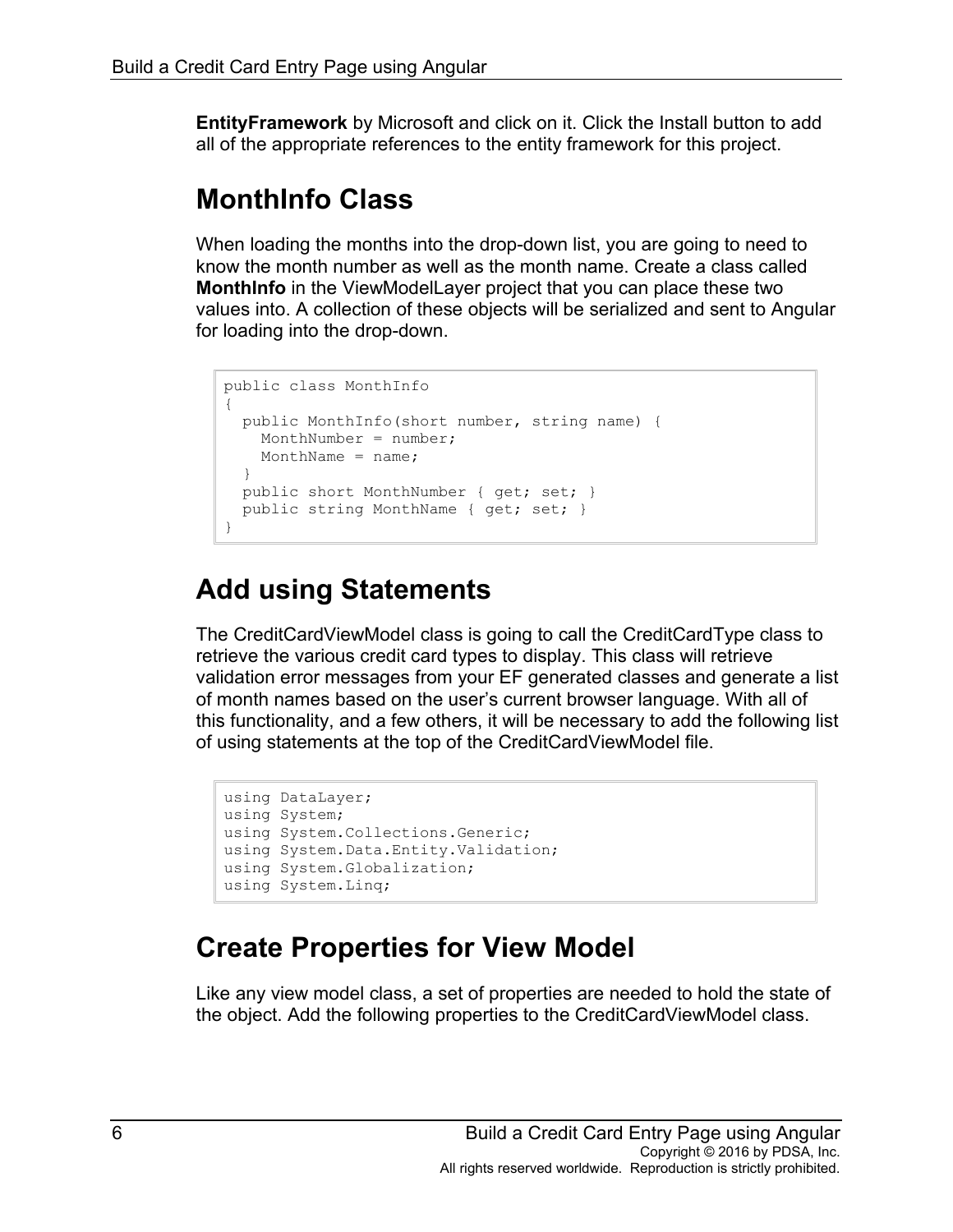```
public bool IsValid { get; set; }
public List<DbEntityValidationResult> Messages { get; set; }
public string DefaultLanguage { get; set; }
public string Language { get; set; }
public CreditCard Entity { get; set; }
public List<CreditCardType> CardTypes { get; set; }
public List<MonthInfo> Months { get; set; }
public List<int> Years { get; set; }
```
The **Entity** property holds the current CreditCard object the user is attempting to insert. An **IsValid** property is used to report back if there were validation errors in the current Entity. The **Messages** property is a list of **DbEntityValidationResult** objects. Each of these objects contains a validation error for a field that failed.

As there are three drop-down lists to load on your page, create three properties to hold a collection for each of these; **CardTypes**, **Months** and **Years**. For the months drop-down list, you should strive to display them in the user's language. You can attempt to retrieve the user's language from the browser and pass that to the **Language** property in the view model so it can use the Globalization classes in .NET to retrieve month names in the language of choice. However, if you are unable to retrieve the user's language setting, then you should have a **DefaultLanguage** property you can fill in with a default language setting.

#### **Initialize the Public Properties**

It is always a good idea to initialize your properties in your view model class to a valid start state. Build a constructor in your view model class to set each property to an initialized state.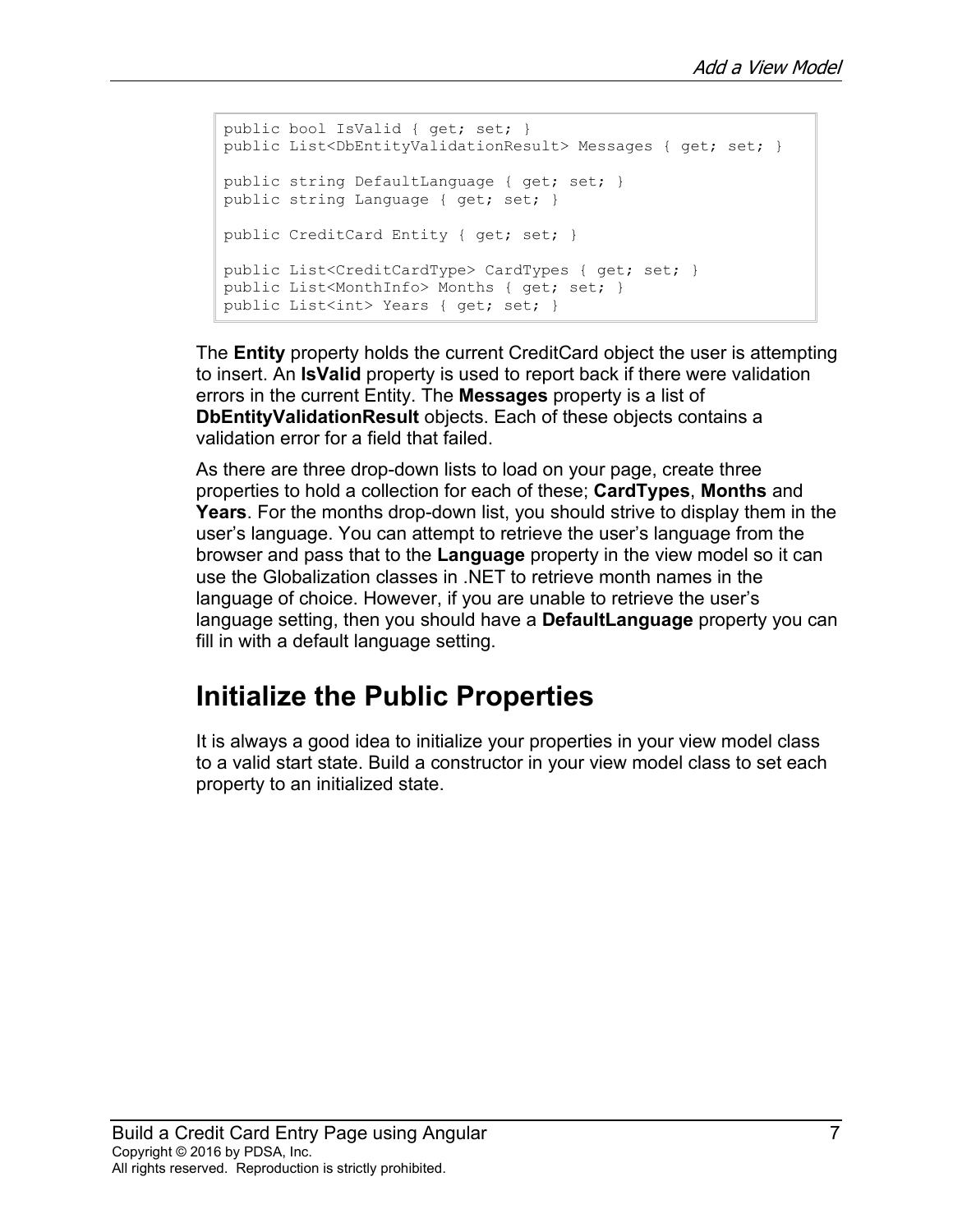```
public CreditCardViewModel() {
  IsValid = true;
 Messages = new List<DbEntityValidationResult>();
  DefaultLanguage = string.Empty;
 Language = string.Fmpty;Entity = new CreditCard();
 CardTypes = new List<CreditCardType>();
 Months = new List<MonthInfo>();
 Years = new List<int>();
}
```
### **Load Card Types**

In the last article, you hard-coded credit card types in the Angular controller. Now that you have a database table, and the appropriate EF classes, you can retrieve these credit card types from your table and populate your **CardTypes** property. Create a method called LoadCardTypes() and write the code shown below.

```
public void LoadCardTypes() {
 PTC db = new PTC();
  CardTypes = db.CreditCardTypes
              .Where(c => (c.IsActive))
               .OrderBy(c \Rightarrow c.CardType).ToList();
}
```
### **Load Months**

Create a method named **LoadMonths** to build this collection of MonthInfo objects. Using the System.Globalization namespace you attempt to get the month names from the **CultureInfo** class in .NET. The DateTimeFormat property of the CultureInfo class contains a MonthNames collection with the localized month names for the culture specified by the language passed to the constructor of the CultureInfo class. If you pass a bad language specifier, an exception is thrown. You then use the value in the DefaultLanguage property. This DefaultLanguage property is filled in by the Web API controller with data retrieved from the Web.config file.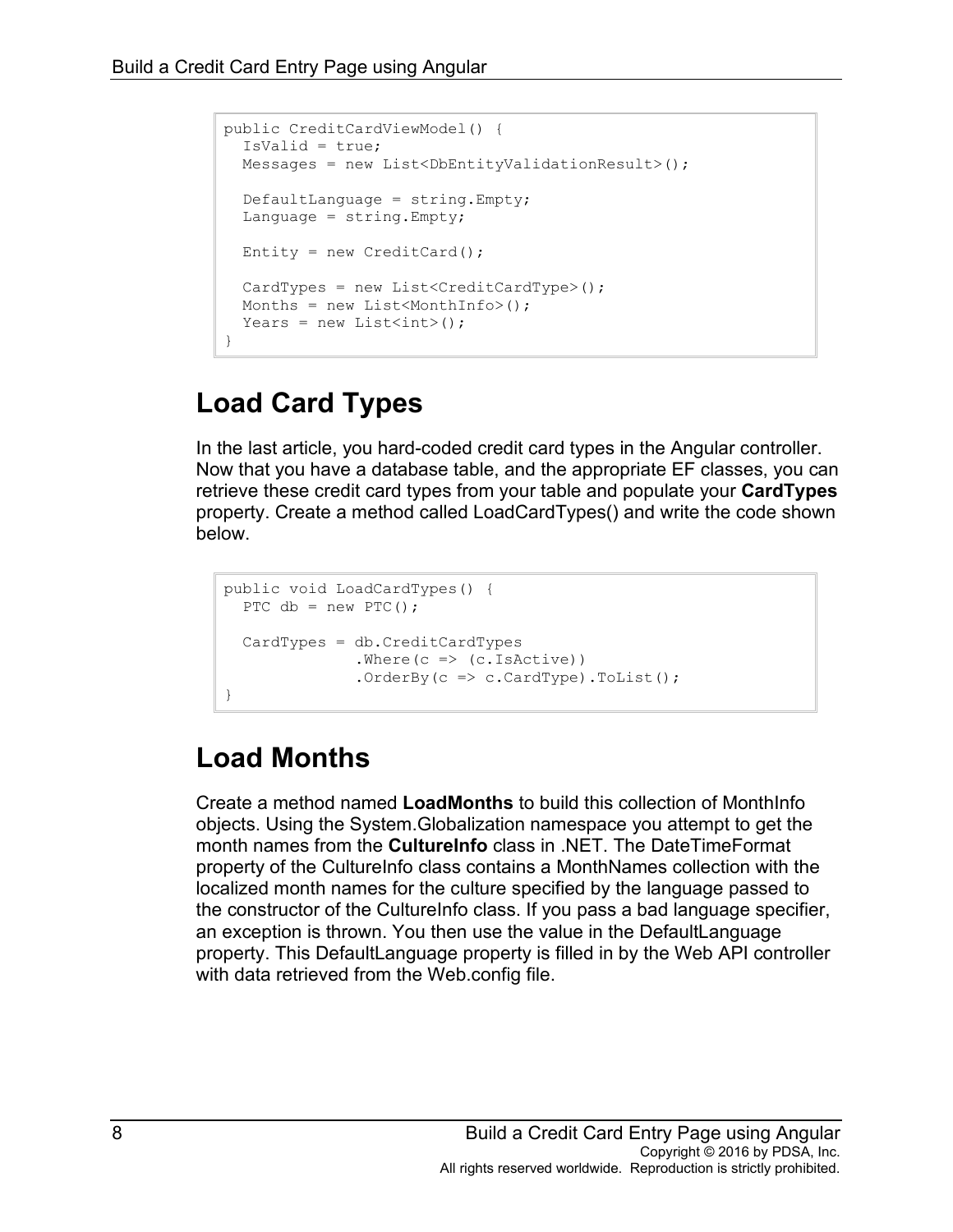```
public void LoadMonths() {
 string[] monthNames = null;
  try {
    // Try to get month names
   monthNames = (new CultureInfo(Language))
                     .DateTimeFormat.MonthNames;
  }
   catch (CultureNotFoundException) {
    // Default to a known language
    monthNames = (new System.Globalization
                     .CultureInfo(DefaultLanguage))
                        .DateTimeFormat.MonthNames;
   }
   // Create Months Array
  for (int index = 0; index < monthNames. Length; index++) {
    // NOTE: Month array is 13 entries long
    if (!string.IsNullOrEmpty(monthNames[index])) {
     Months.Add(new MonthInfo(Convert.ToInt16(index + 1),
                                 monthNames[index]));
     }
   }
  if (Entity.ExpMonth == 0) {
    // Figure out which month to select
    // Make it next month by default
   Entity.ExpMonth = Convert.Tolnt16(Daterime.Now.Month + 1); Entity.ExpYear = Convert.ToInt16(DateTime.Now.Year);
     // If past December, then make it January of the next year
     if (Entity.ExpMonth > 12) {
      Entity.ExpMonth = 1;
      Entity. ExpYear += 1; }
  }
}
```
Once you have the array of month names, you need to turn these into a collection of MonthInfo objects. Loop through the array and each time through create a new instance of the MonthInfo class, setting the MonthNumber and the MonthName properties from the month names array.

The last thing to do is to default the ExpMonth and ExpYear to some default values. As you do not want your user to put in a month and year less than the current month and year, you add one to the current month and set that into the ExpMonth property. If you add one to the current month and it comes out to be 13, then increment the year by one and place that value into the ExpYear property. Otherwise, you just set the ExpYear to be the current year.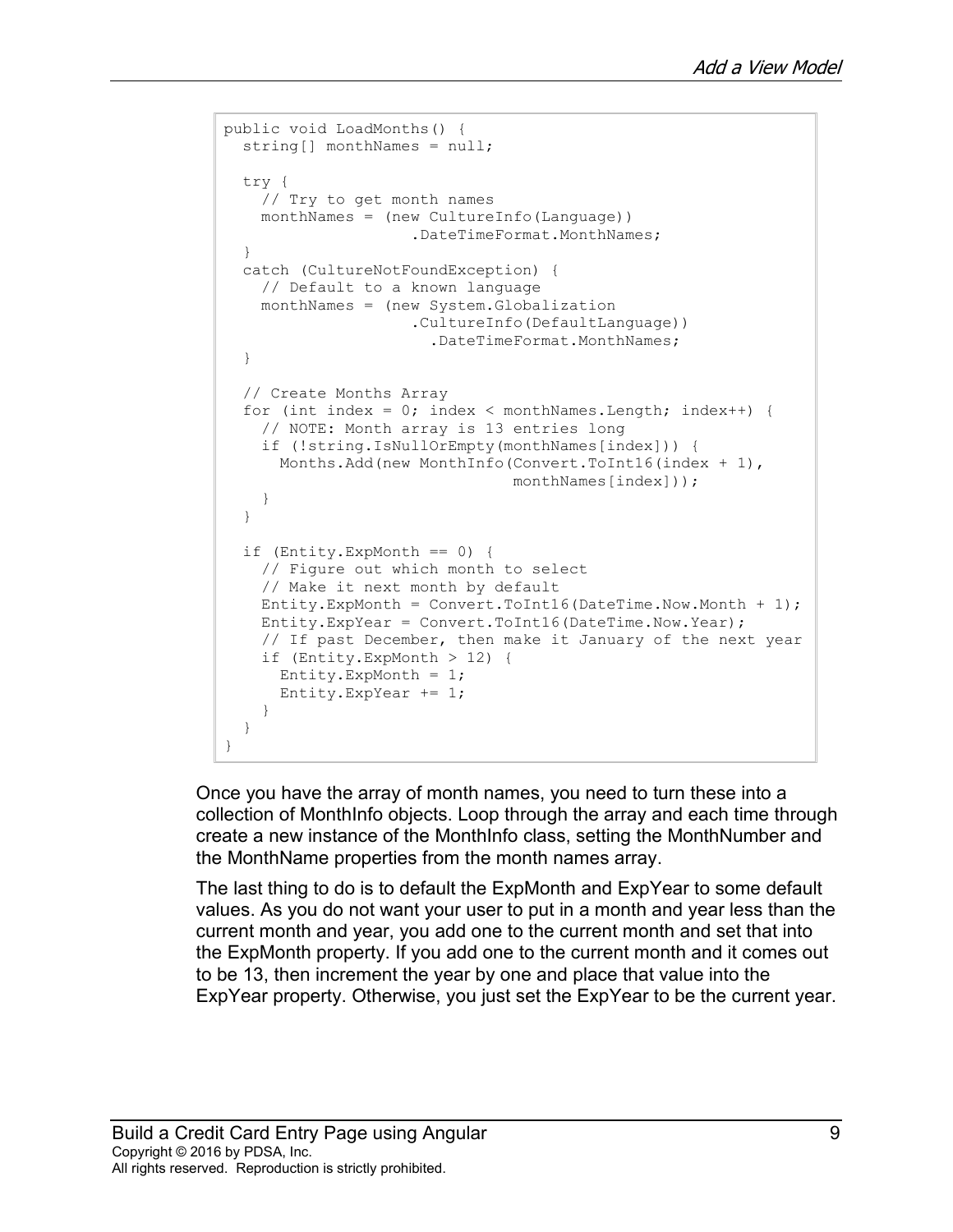### **Load Years**

The last method to create is to load the years into the Years property. The LoadYears method accepts a specified number of years in the future to load a generic list of integers. If you do not pass in any number, the default of 20 years is used.

```
public void LoadYears(int yearsInFuture = 20) {
 List<int> ret = new List<int>();
 Years = new List<int>();
 for (int i = DateTime. Now. Year;
      i \leq (Daterime. Now. Year + yearsInFuture); i++) Years.Add(i);
  }
}
```
## **Build Web API Controllers**

Now that you have a database design, some Entity Framework classes, and a view model to encapsulate the data you need for your credit card page, you are ready to expose that data through a web service. Right mouse click on the **References** folder in the CreditCardEntry project and select **Add Reference**. Add references to your two new projects; **DataLayer** and **ViewModelLayer**.

### **Credit Card Types Controller**

Right mouse click on the Controllers folder and select **Add | Web API Controller Class (v2.1)**. If this option does not appear in your drop down menu, select Add | New Item and choose it under the Web | Web API templates. Set the name of this controller to **CreditCardTypeController**. Remove all code within the class and write the following method.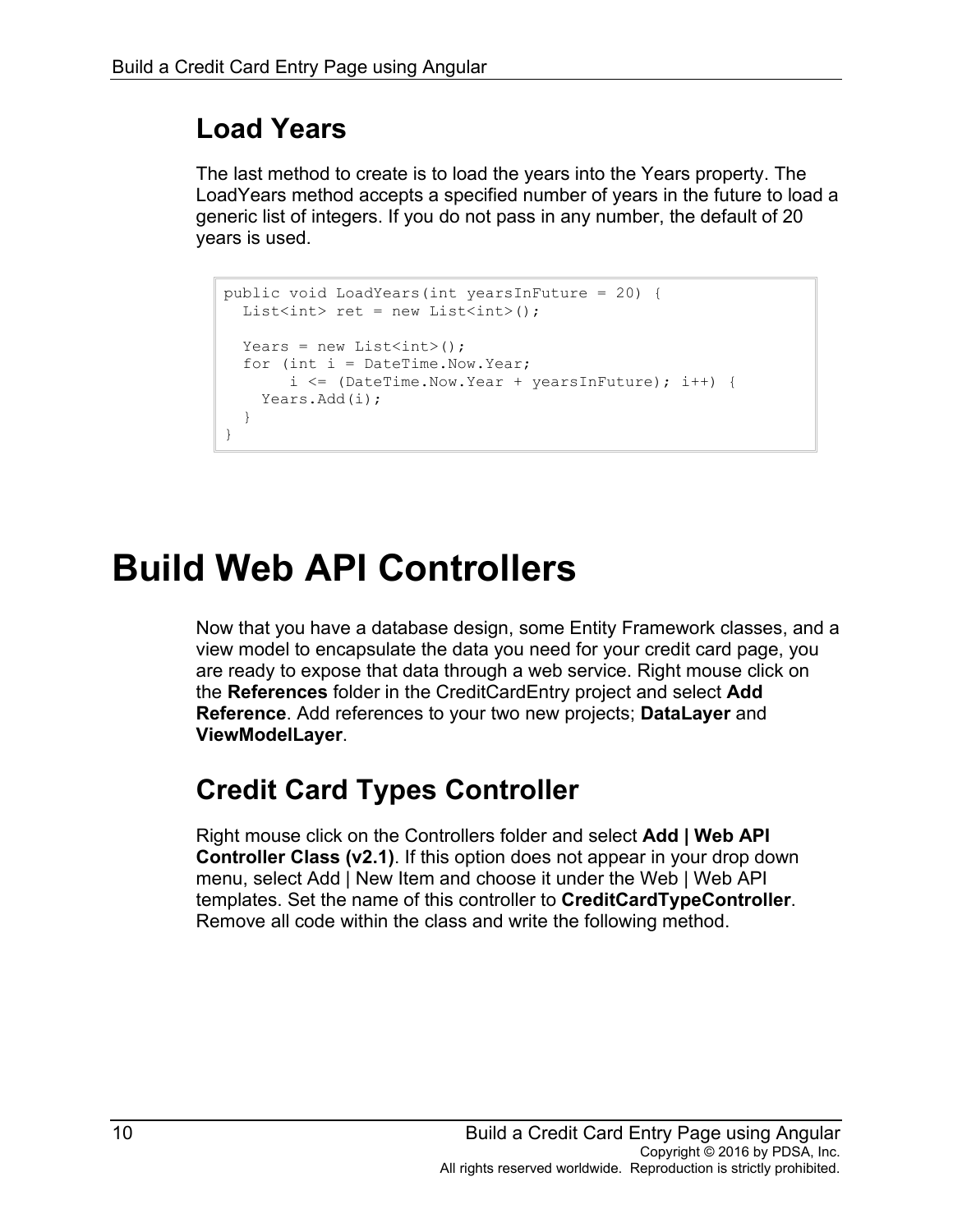```
public IHttpActionResult Get() {
  IHttpActionResult ret;
  CreditCardViewModel vm = new CreditCardViewModel();
  vm.LoadCardTypes();
  if (vm.CardTypes.Count() > 0) { 
   ret = 0k(vm.CardTypes);
  }
  else {
   ret = NotFound();
   }
  return ret;
}
```
This method creates an instance of your CreditCardViewModel class. Call the LoadCardTypes method to load the CardTypes collection in the view model. If card types are loaded, return the status code of 200, via the Ok method, passing in the card types collection as the payload. If no card types are found, then return a 404 using the NotFound method.

#### **Month Names Controller**

Right mouse click on the Controllers folder and select **Add | Web API Controller Class (v2.1)**. Set the name of this controller to **MonthNamesController**. Remove all code within the class and write the following method.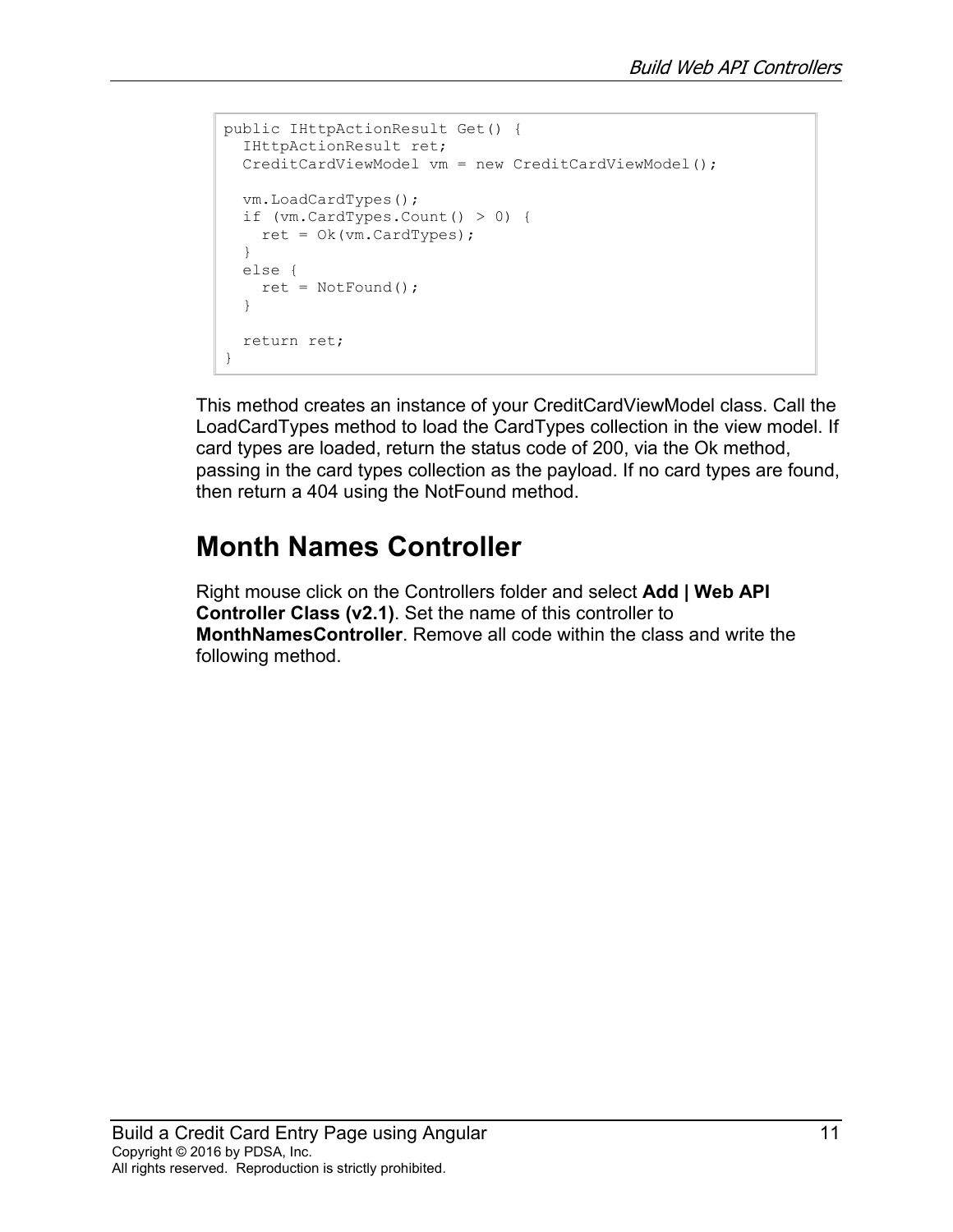```
public IHttpActionResult Get(string id) {
  IHttpActionResult ret;
  CreditCardViewModel vm = new CreditCardViewModel();
  // Set default language
  vm.DefaultLanguage =
    ConfigurationManager.AppSettings["DefaultLanguage"];
  // Set the language passed in
  vm.Language = (string.IsNullOrEmpty(id) ? 
                  vm.DefaultLanguage : id);
  vm.LoadMonths();
  if (vm.Months.Count() > 0) {
  ret = Ok(rm.Months); }
  else {
   ret = NotFound();
  }
  return ret;
}
```
This method is called from your Angular controller, but you need to pass in a parameter that is named **id**. You must use the parameter name of **id** since this is what the default route is expecting. The id parameter is the language code retrieved from the browser. By passing in the language you can let .NET return the month names in the appropriate language for your user. Call the LoadMonths method in your view model class and if months are loaded, return the months via the Ok method.

If no language is passed to this method, retrieve a default language from your <appSettings> section in the Web.config file and put it into the DefaultLanguage property of your view model. This default value will be used if no language is passed, or an unrecognized language is passed from the browser. Open your Web.Config file and add the DefaultLanguage key and a key for YearsInFuture. You will need the number of years in the next controller.

```
<appSettings>
  <add key="DefaultLanguage"
        value="en-US" />
  <add key="YearsInFuture"
        value="20" />
</appSettings>
```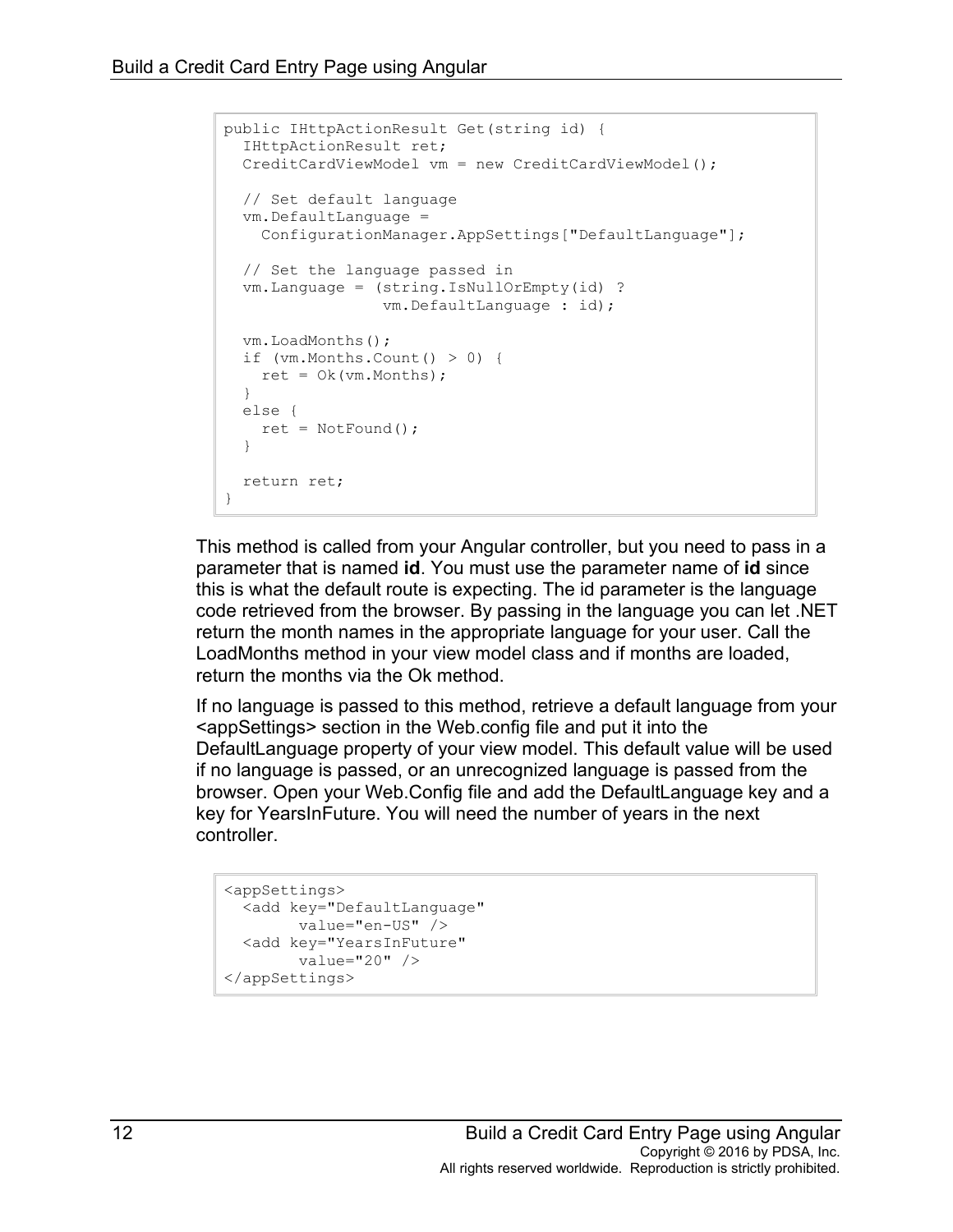#### **Years Controller**

Right mouse click on the Controllers folder and select **Add | Web API Controller Class (v2.1)**. Set the name of this controller to **YearsController**. Remove all code within the class and write the following method.

```
public IHttpActionResult Get() {
  IHttpActionResult ret;
   CreditCardViewModel vm = new CreditCardViewModel();
   vm.LoadYears(
    Convert.ToInt32(
      ConfigurationManager.AppSettings["YearsInFuture"]));
  if (\forall m.\text{Years}.Count() > 0) {
   ret = Ok(rm.Years); }
   else {
    ret = NotFound();
   }
  return ret;
}
```
This method retrieves the YearsInFuture setting from the Web.config file and passes that value to the LoadYears method in your view model class. The Years collection is filled with the number of years specified by the value passed in. If there are years in the Years collection, they are returned via the Ok method.

# **Call Web API to Load Drop-Down Lists**

Now that you have the Web API calls built for loading the drop-down lists, you can now call these from your Angular controller. All the hard-coded functions you wrote in the previous article are going to be rewritten to call the appropriate Web API methods. You also need to add some exception handling to report any errors. Open the \app\creditcard\creditcard.controller.js file and start adding this new functionality.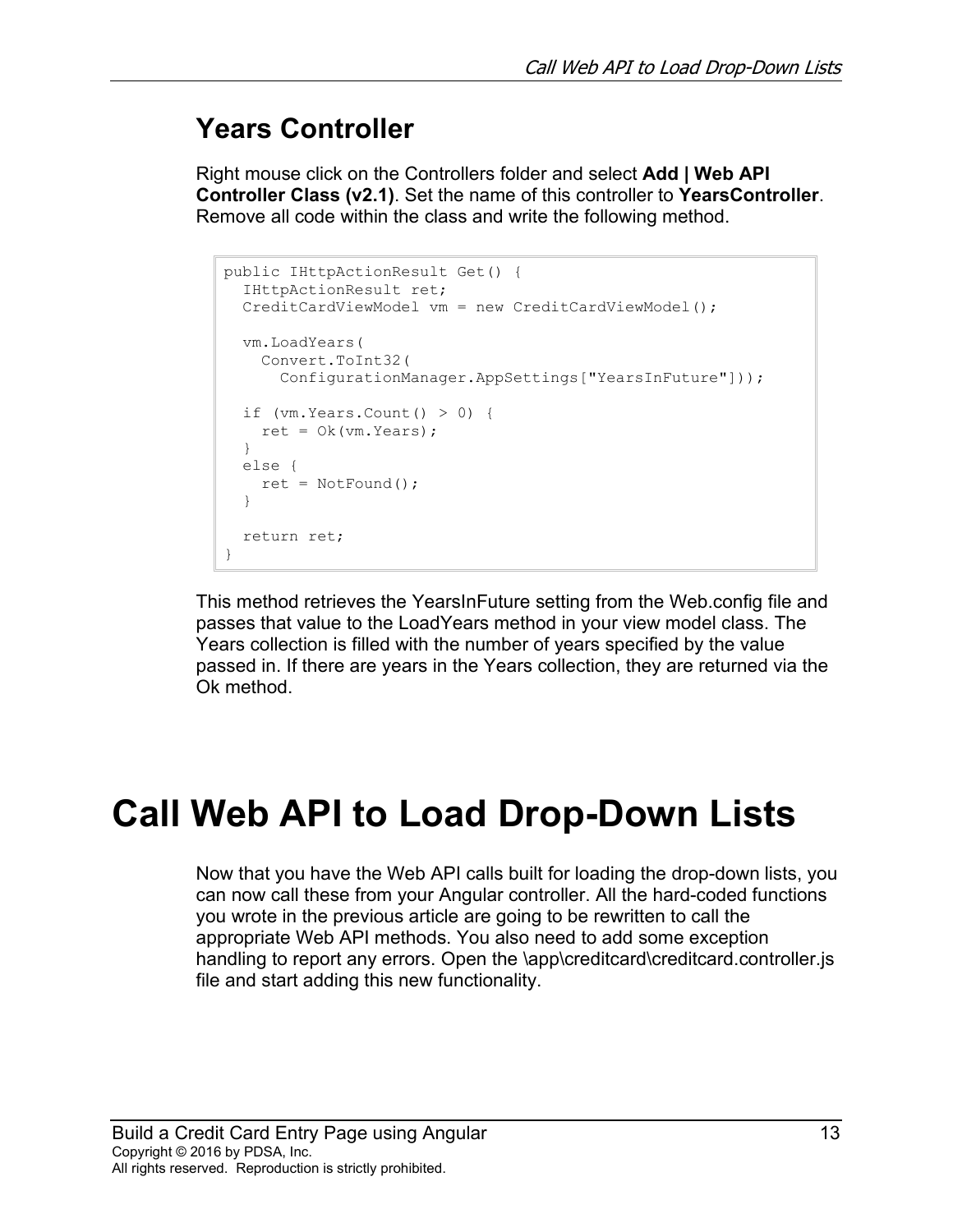#### **Handle Exceptions**

When you make calls to a Web API you should always make sure you are checking for exceptions. Write a generic handleException function to retrieve any error message information and place an object with a single property called **message** into the vm.uiState.messages array.

```
function handleException(error) {
  vm.uiState.isMessageAreaHidden = false;
  vm.uiState.isLoading = false;
  vm.uiState.messages = [];
  switch (error.status) {
    case 404: // 'Not Found'
      vm.uiState.messages.push(
\{ message: "The data you were " +
                    "requesting could not be found"
        });
      break;
    case 500: // 'Internal Error'
      vm.uiState.messages.push(
\{ message: error.data.exceptionMessage
        });
      break;
    default:
       vm.uiState.messages.push(
\{ message: "Status: " +
                  error.status +
                 " - Error Message: " +
                  error.statusText
        });
      break;
  }
}
```
## **Load Card Types**

In Part 1 of this article you hard coded a set of credit card types in the loadCardTypes function. Locate the loadCardTypes function in the creditcard.controller.js file and modify the code to look like the following.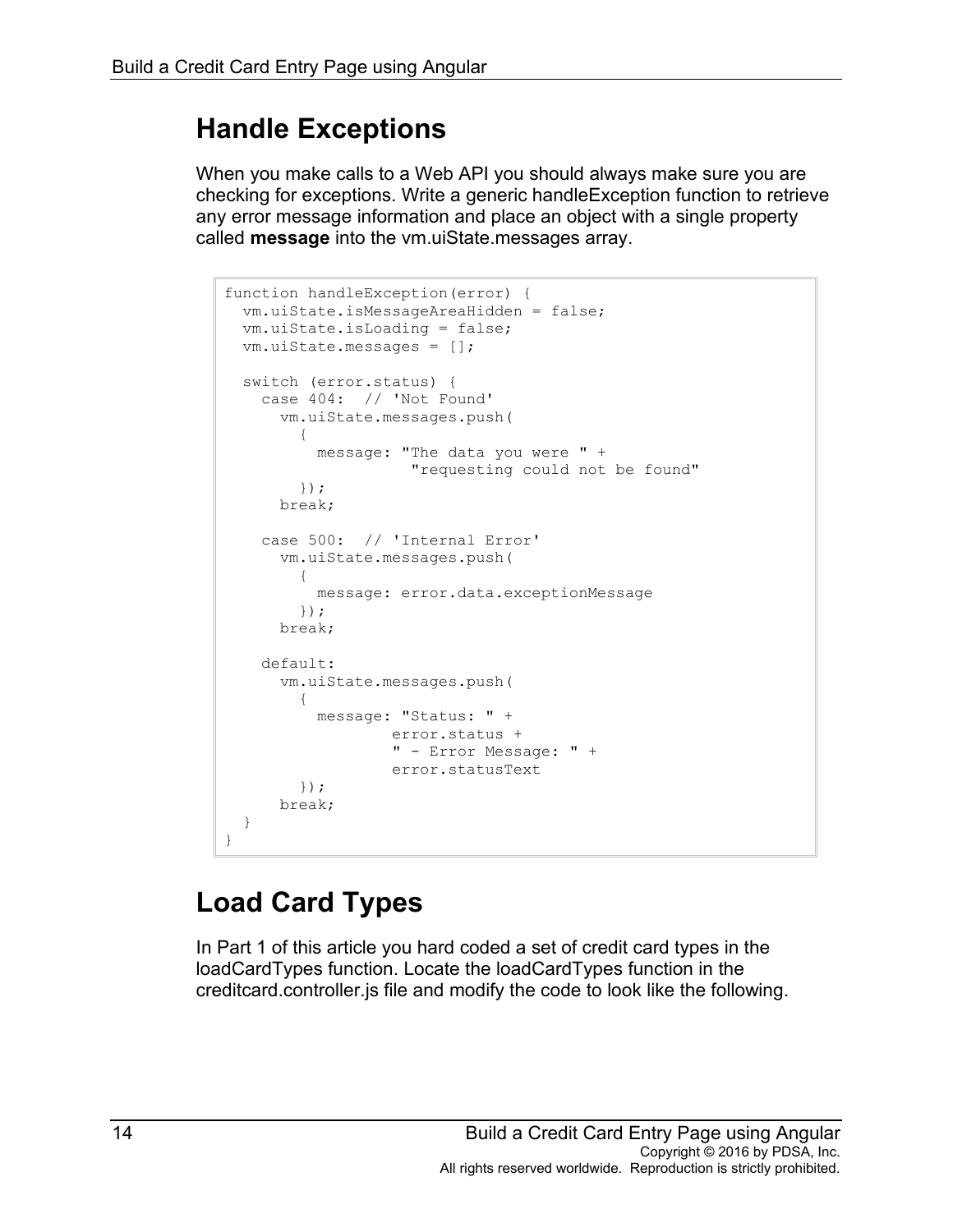```
function loadCardTypes() {
  dataService.get("/api/CreditCardType")
     .then(function (result) {
       vm.cardTypes = result.data;
       if (vm.cardTypes.length > 0) {
         vm.selectedCardType = vm.cardTypes[0];
       }
     },
     function (error) {
      handleException(error);
     });
}
```
In Part 1 of this article, the \$http data service was passed into the controller. We assigned this service to the variable named **dataService**. Use the get() function of this data service to call the CreditCardType controller you created earlier to retrieve the credit card types from your SQL Server database. Once you retrieve the card type from the Web API, the **result.data** property is filled in with an array of JSON objects that represent each card type. Assign these values to the vm.cardTypes property because this is the property that is bound to the HTML <select> element that displays them to the user. Finally set the vm.selectedCardType property to the first element in the array in order to position the <select> element to that card type.

### **Load Month Names**

The month names are still hard-coded in the loadMonths function. Locate the loadMonths function and replace the hard-coding with the code to call the Web API you created.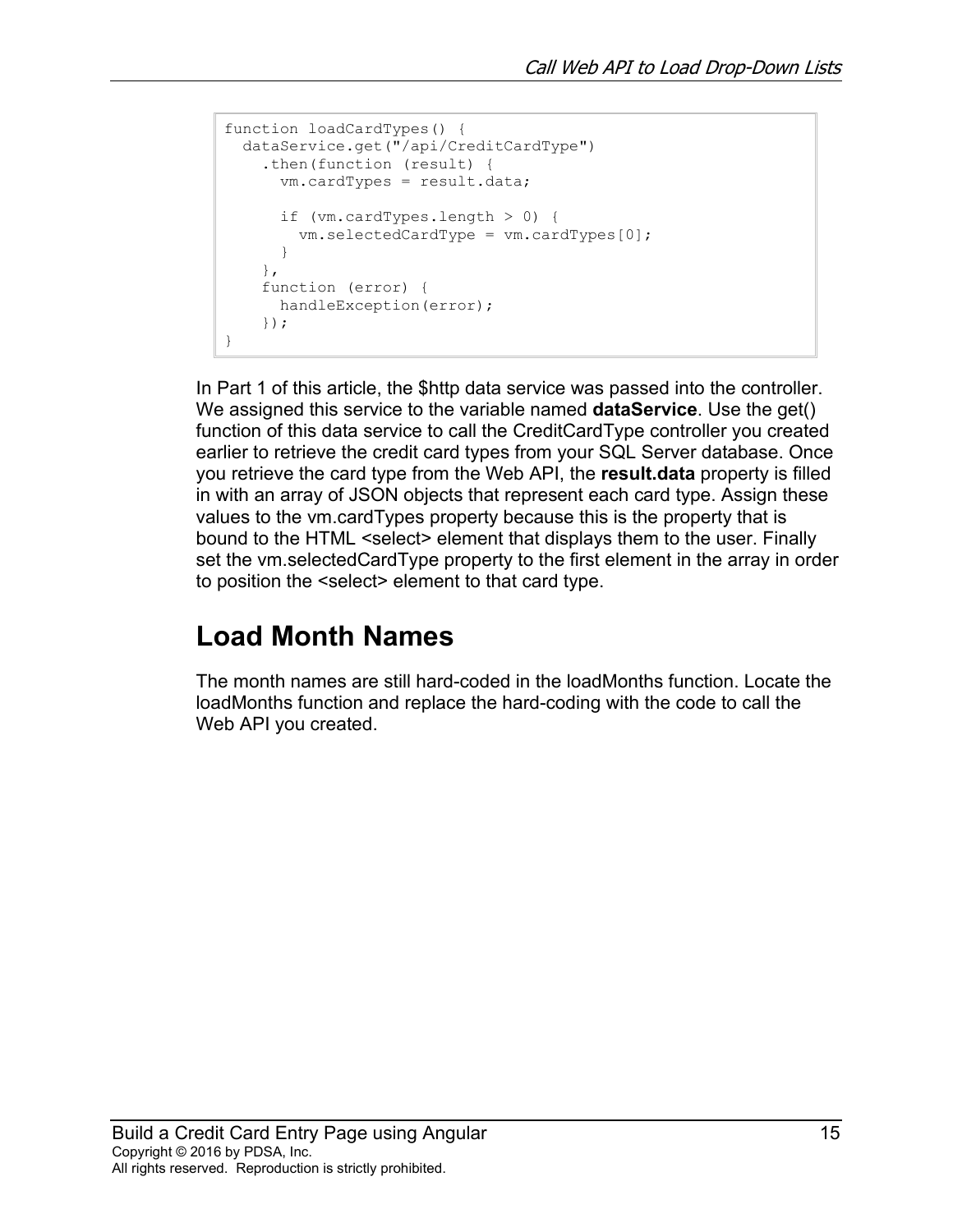```
function loadMonths() {
 var today = new Date();
  // Get the language from the browser
  var language = 
     navigator.languages && 
     navigator.languages[0] || // Chrome / Firefox
    navigator.language || // All browsers
     navigator.userLanguage; // IE <= 10
  dataService.get("/api/MonthNames/" + language)
     .then(function (result) {
      // Transform the data to use nn - monthName format
      for (var index = 0;
                index < result.data.length; 
                index++) {
       var month = {
          monthNumber: index + 1,
          monthName: (index + 1).toString() 
            + "-" + result.data[index].monthName
        };
        vm.months.push(month);
 }
       // Figure out which month to select
       // Make it next month by default
     vm.creditCard.expMonth = today.getMonth() + 2; // If past December, make it January of next year
       if (vm.creditCard.expMonth > 12) {
        vm.creditCard.expMonth = 1;
        vm.creditCard.expYear = vm.creditCard.expYear + 1;
       }
      vm.selectedMonth = 
        vm.months[vm.creditCard.expMonth - 1];
      vm.uiState.isLoading = false;
     },
     function (error) {
      handleException(error);
    });
}
```
The call to the Web API is like the other calls you just wrote except you must pass in the current language the browser is running. The navigator object is queried to see which of the **languages**, **language** or the **userLanguage** properties contain a value. This is the value that you pass to the **id** parameter of the MonthNames controller. When the data is returned, loop through each object and convert the data to display in a nn-monthName format, for example; 1-January, 2-February, etc. The rest of the code is what you wrote in the first part of this article to set the default month and year of the dropdowns.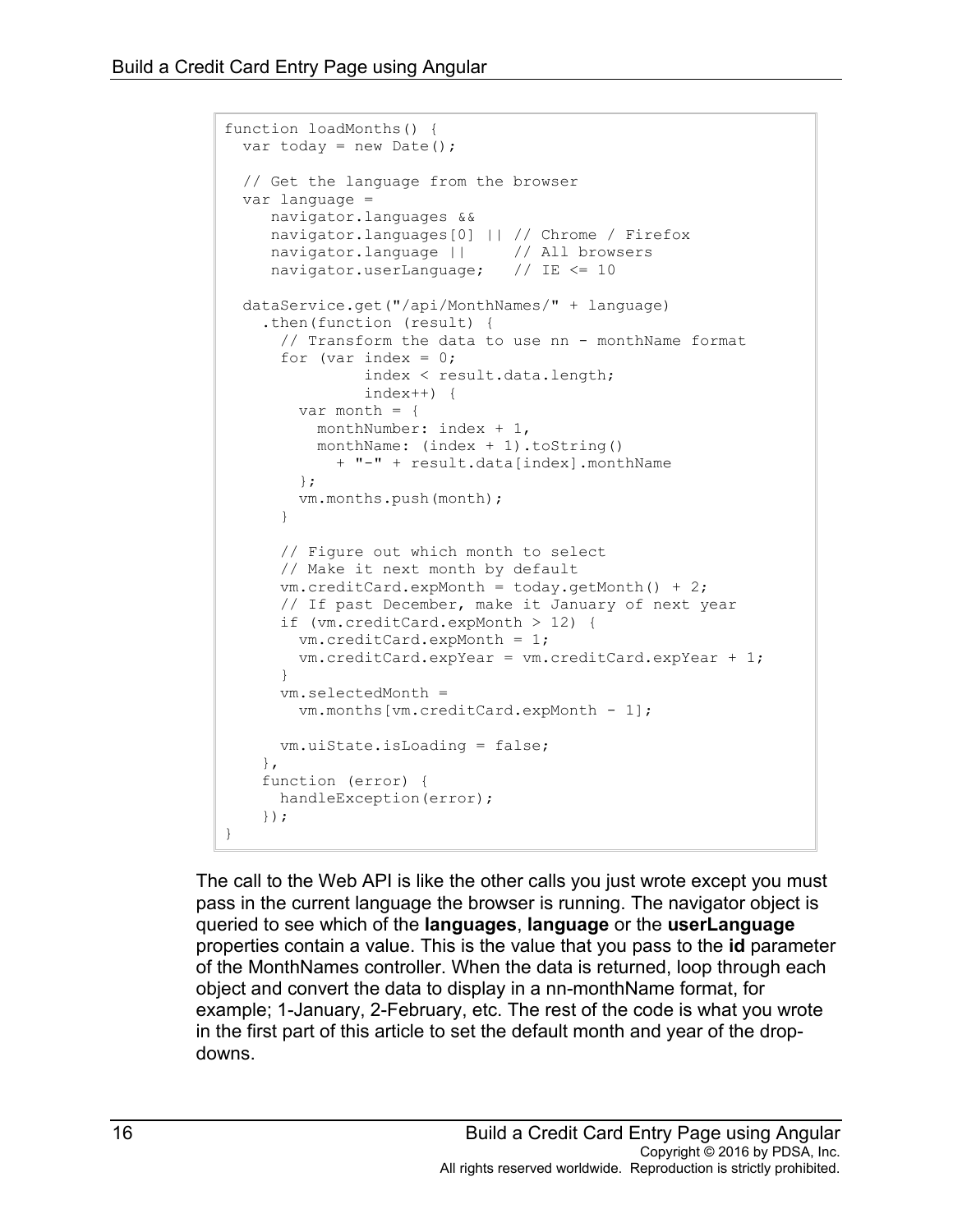### **Load Years**

The loadYears JavaScript function you wrote in the last article is almost the same as the code you wrote in the Years controller. Having the functionality to load years, months and credit card types in a web service gives us more flexibility rather than hard-coding everything in JavaScript files. Assign the return value from the Years API to the vm.years property as this is the property that is bound to the <select> element used to display the years.

```
function loadYears() {
  var year = new Date().getFullYear();
   dataService.get("/api/Years")
     .then(function (result) {
      vm.years = result.data;
      vm.creditCard.expYear = year;
     },
     function (error) {
      handleException(error);
     });
}
```
You can now run the sample and see all of the data coming from the Web API calls.

# **Summary**

In this article you created the appropriate Web API calls to load each of the drop-down lists on your credit card data entry page. You built a set of Entity Framework classes to read the credit card types from a SQL Server table. You built three Web API controllers to be called from your Angular functions to load each of the drop-down lists. Finally, you replaced the hard-coded functions you wrote in the first article, with calls to the Web API to get all data from the back-end server. In the next article, you are going to take the credit card data entered by the user, validate that data, and then save that data into a SQL Server table.